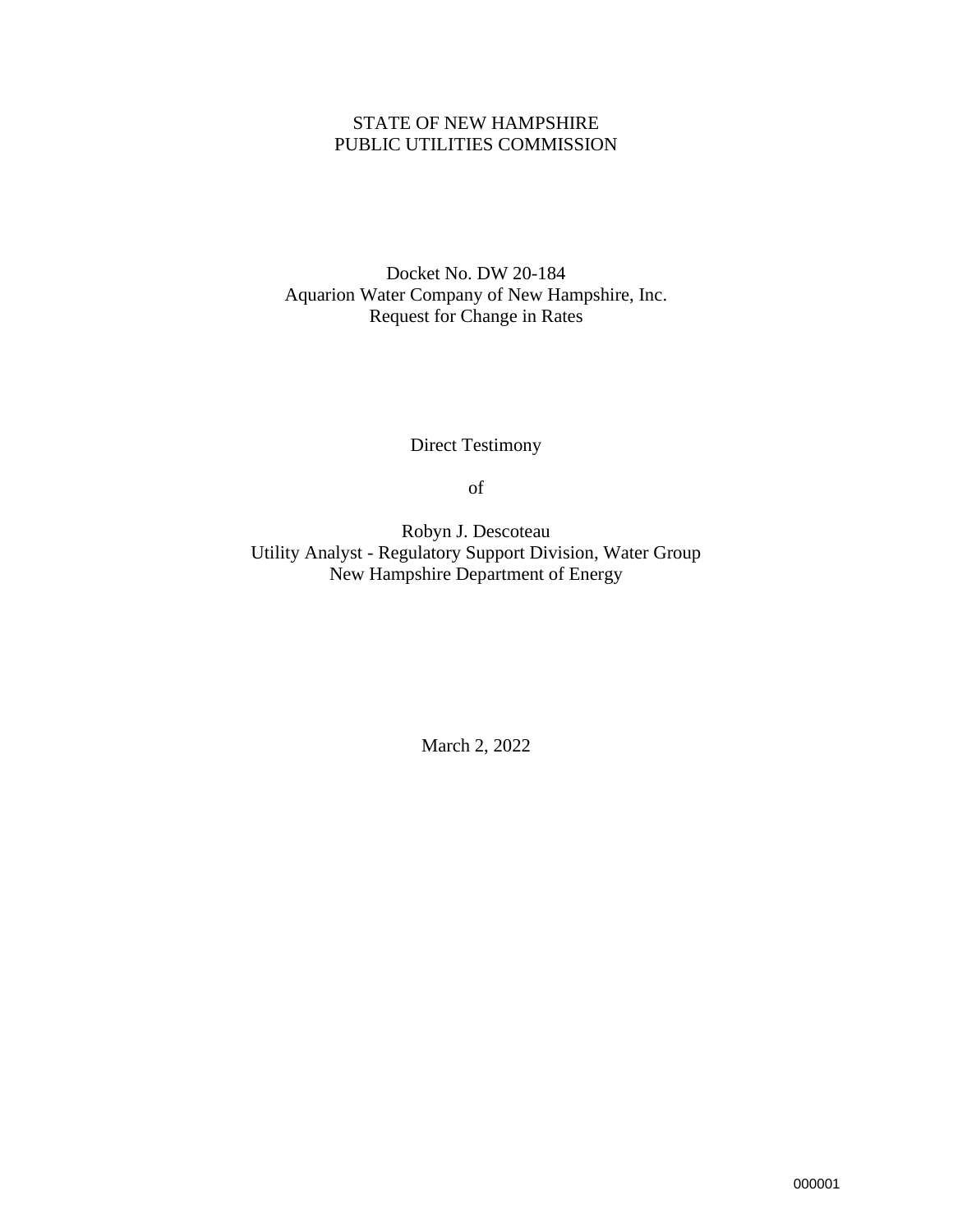|                |    | Docket No. DW 20-184<br>Direct Testimony of Robyn J. Descoteau<br>1 of 12                |
|----------------|----|------------------------------------------------------------------------------------------|
| $\mathbf{1}$   | Q. | Please state your full name.                                                             |
| $\overline{2}$ | A. | My name is Robyn J. Descoteau.                                                           |
| 3              |    |                                                                                          |
| 4              | Q. | Please state your employer and business address.                                         |
| 5              | A. | I am employed by the New Hampshire Department of Energy (Department) and my              |
| 6              |    | business address is 21 South Fruit Street, Suite 10, Concord, New Hampshire.             |
| 7              |    |                                                                                          |
| $8\phantom{1}$ | Q. | What is your position at the New Hampshire Department of Energy?                         |
| 9              | A. | I am a Utility Analyst in the Water Group of the Regulatory Support Division.            |
| 10             |    |                                                                                          |
| 11             | Q. | Please describe your position and responsibilities at the Department.                    |
| 12             | A. | I am responsible for the examination, evaluation and analysis of rate and financing      |
| 13             |    | filings, including the recommendation of changes in revenue levels that conform to       |
| 14             |    | regulatory methodologies and/or proposals for economical, accounting and operational     |
| 15             |    | changes affecting regulated utility revenue requirements. I represent the Department in  |
| 16             |    | meetings with company officials, outside attorneys and accountants relative to rate case |
| 17             |    | and financing matters.                                                                   |
| 18             |    |                                                                                          |
| 19             | Q. | Would you please describe your educational background?                                   |
| 20             | A. | I earned an Associate of Science degree in Business Administration from Bay Path Junior  |
| 21             |    | College. I earned a Bachelor of Science degree in Business Management with a minor in    |
| 22             |    | Finance and a Master of Business Administration degree in Applied Management from        |
| 23             |    | Daniel Webster College. In 1996, I completed the NEWWA Water Utility Ratemaking          |
|                |    |                                                                                          |
|                |    | $\mathbf{1}$                                                                             |
|                |    | 000002                                                                                   |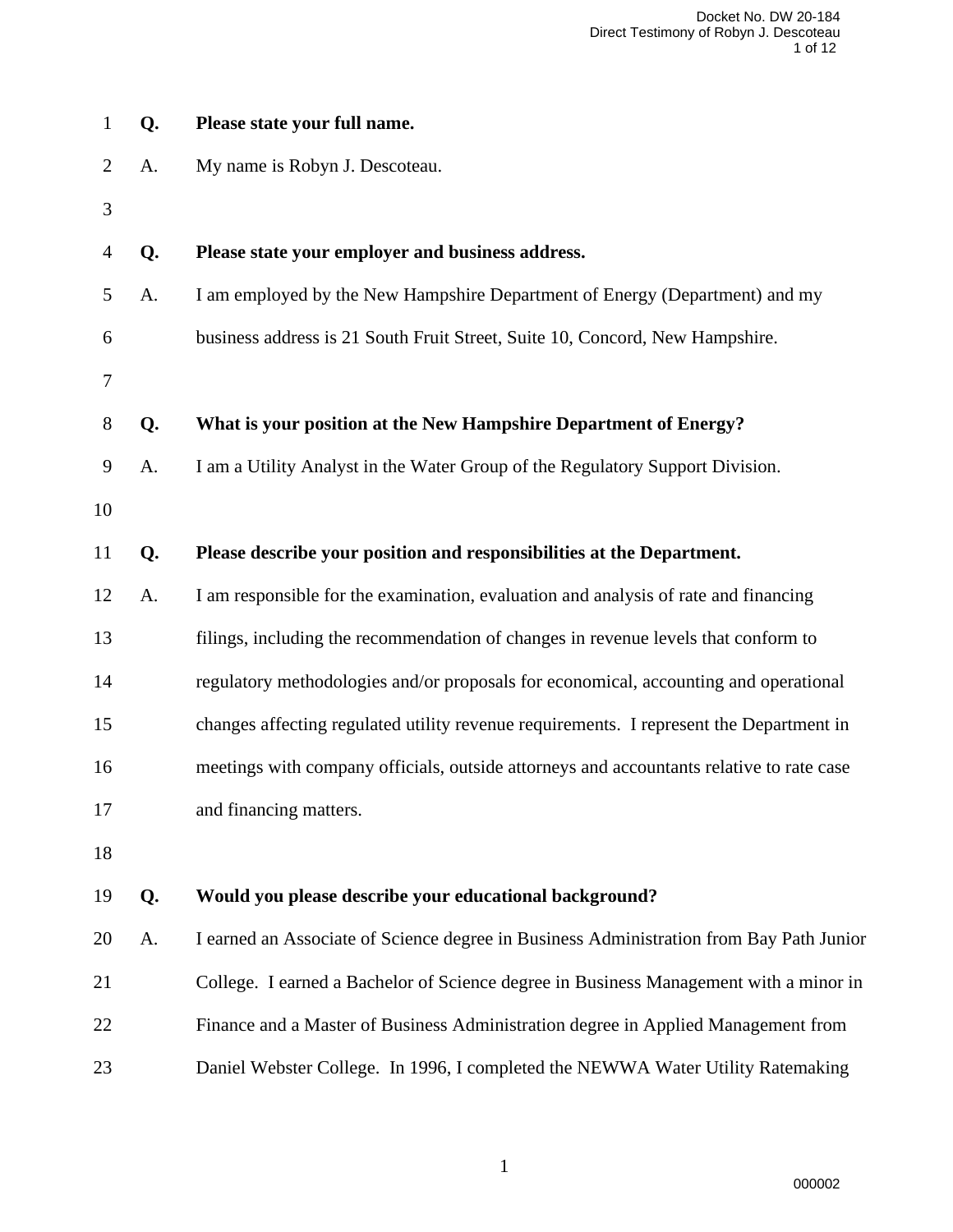|              |    | Docket No. DW 20-184<br>Direct Testimony of Robyn J. Descoteau<br>2 of 12                  |
|--------------|----|--------------------------------------------------------------------------------------------|
| $\mathbf{1}$ |    | course. I attended the Institute of Public Utilities at Michigan State University's 2006   |
| 2            |    | Advanced Regulatory Studies Program. In 2014, I attended NARUC's Utility Rate              |
| 3            |    | School.                                                                                    |
| 4            |    |                                                                                            |
| 5            | Q. | Please describe your work experience.                                                      |
| 6            | A. | I have been analyzing utility related financial information for 35 years. For the first 18 |
| 7            |    | years, I worked in the accounting department of a large New Hampshire water company.       |
| 8            |    | I have spent the past 17 years working for the State of New Hampshire; 16 of which were    |
| 9            |    | for the Public Utilities Commission (Commission). When the Department was created in       |
| 10           |    | July 2021, my position was transferred to its Regulatory Support Division continuing my    |
| 11           |    | role as a Utility Analyst.                                                                 |
| 12           |    |                                                                                            |
| 13           | Q. | What is the purpose of your testimony?                                                     |
| 14           | A. | The purpose of my testimony is to provide the Department's positions regarding             |
| 15           |    | Aquarion Water Company of New Hampshire, Inc.'s (Aquarion) Property Tax                    |
| 16           |    | Adjustment Mechanism, proposed Step Adjustments, changes to the Water Infrastructure       |
| 17           |    | Conservation Adjustment (WICA) mechanism, and Aquarion's request to discontinue the        |
| 18           |    | Eligible Well Monitoring Program.                                                          |
| 19           |    |                                                                                            |
| 20           |    |                                                                                            |
| 21           |    |                                                                                            |
| 22           |    |                                                                                            |
| 23           |    |                                                                                            |
|              |    |                                                                                            |
|              |    | $\mathbf{2}$                                                                               |
|              |    | 000003                                                                                     |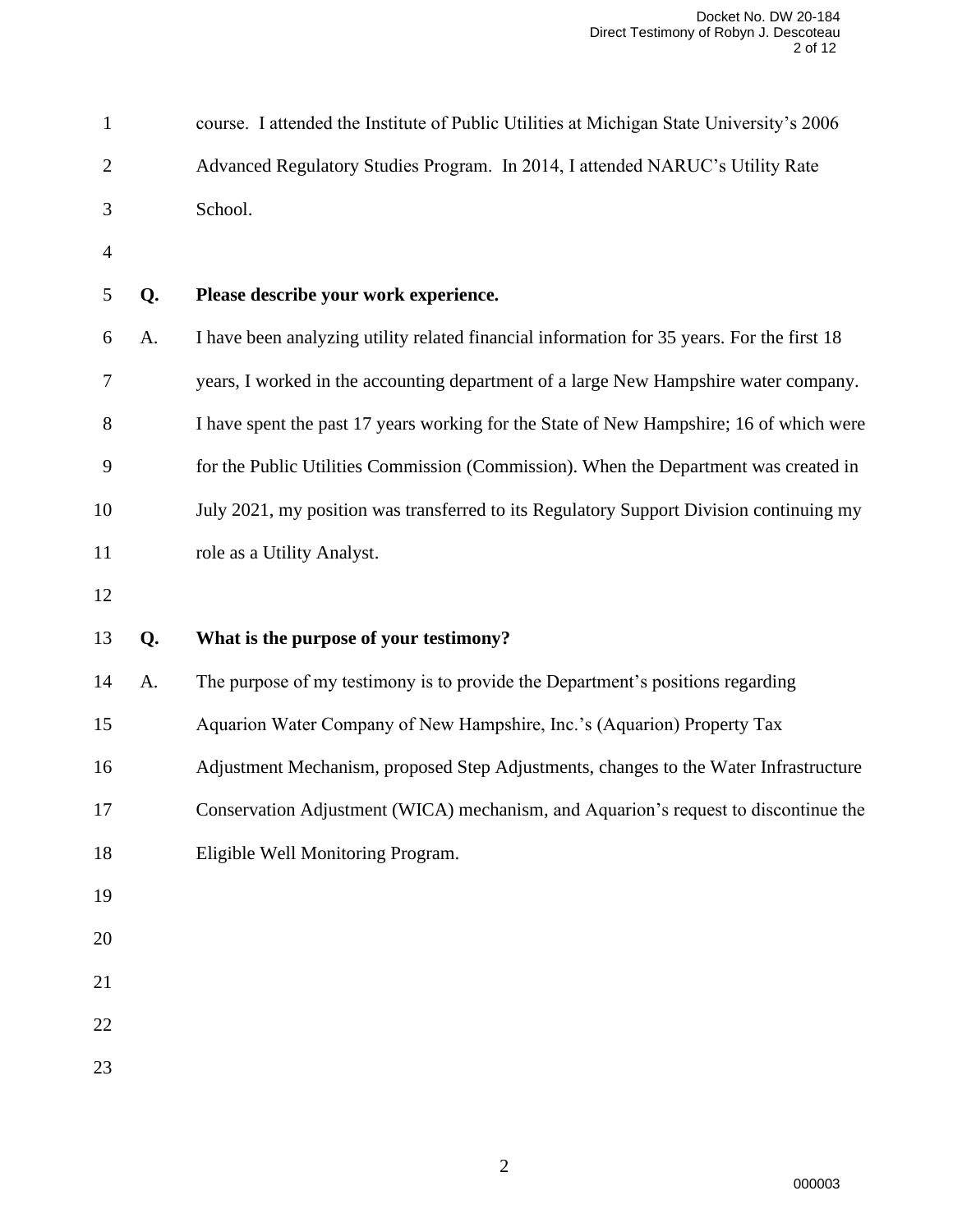## **Property Tax Adjustment Mechanism**

|              |    | Docket No. DW 20-184<br>Direct Testimony of Robyn J. Descoteau<br>3 of 12                           |
|--------------|----|-----------------------------------------------------------------------------------------------------|
| $\mathbf{1}$ |    | <b>Property Tax Adjustment Mechanism</b>                                                            |
| 2            | Q. | Please provide a brief summary of RSA 72:8-d and -e, the statutory basis of                         |
| 3            |    | <b>Aquarion's proposed Property Tax Reconciliation Mechanism.</b>                                   |
| 4            | A. | RSA 72:8-d and -e established a new methodology for valuing utility distribution assets             |
| 5            |    | for local property tax purposes and requires the Commission to establish a rate recovery            |
| 6            |    | mechanism for any public utility owning property that meets the definition of "utility"             |
| 7            |    | company assets." RSA 72:8-d also has a five-year phase-in period to transition to the new           |
| 8            |    | methodology. The mechanism will "adjust annually to recover all property taxes paid by              |
| 9            |    | each such utility on such utility company assets" or "be established in an alternative              |
| 10           |    | manner acceptable to both the utility and the public utility commission." RSA 72:8-e.               |
| 11           |    |                                                                                                     |
| 12           | Q. | Has the Commission approved a methodology for recovery of property taxes                            |
| 13           |    | pursuant to RSA 72:8-d and -e?                                                                      |
| 14           | A. | Yes. In Docket DE 21-069, Unitil Energy Systems, Inc (Unitil) proposed a property tax               |
| 15           |    | mechanism and recovery of the increase in property taxes associated with the change in              |
| 16           |    | law. Unitil proposed annual recovery of all <i>local</i> property taxes (local building and utility |
| 17           |    | plant assets) and to exclude changes in <i>state-related</i> property taxes consistent with the     |
| 18           |    | language of the statute. Recovery of the <i>state portion</i> of property taxes would continue      |
| 19           |    | to occur as part of the normal rate case process. The Commission found the                          |
| 20           |    | Company's petition to be consistent with the requirements of RSA 72:8-e and found the               |
| 21           |    | incorporation and reconciliation of the state property tax expense through the rate case            |
| 22           |    | process to be acceptable. <sup>1</sup>                                                              |
|              |    |                                                                                                     |
|              |    | <sup>1</sup> Docket No. DE 21-069, Order No. 26,500 (July 29, 2021), page 6.                        |
|              |    | 3                                                                                                   |
|              |    | 000004                                                                                              |

Docket No. DE 21-069, Order No. 26,500 (July 29, 2021), page 6.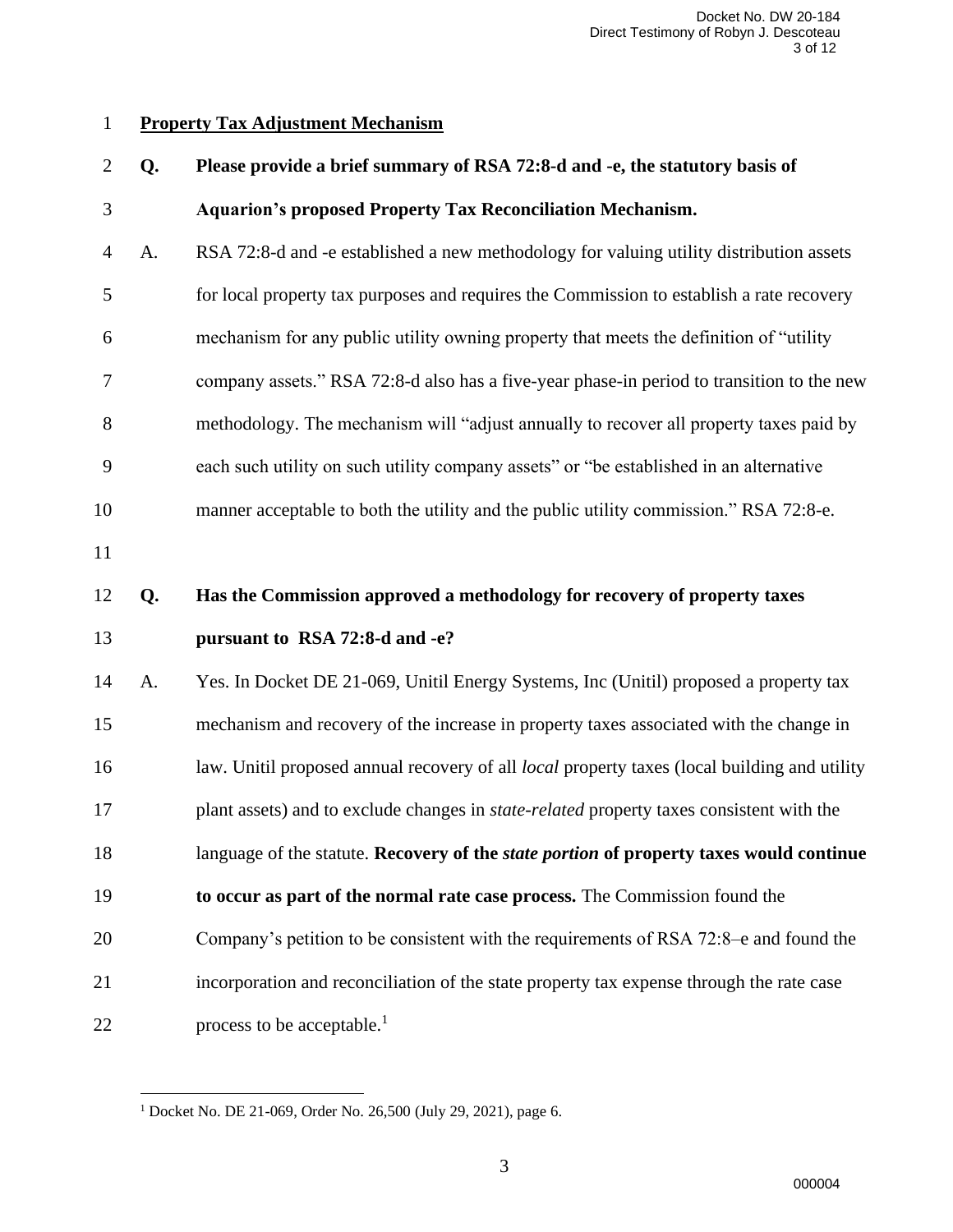|    |           | Docket No. DW 20-184<br>Direct Testimony of Robyn J. Descoteau<br>4 of 12                                               |
|----|-----------|-------------------------------------------------------------------------------------------------------------------------|
| Q. |           | Please provide a brief summary of Aquarion's proposed Property Tax                                                      |
|    |           | <b>Reconciliation Mechanism.</b>                                                                                        |
| A. |           | Aquarion proposes a property tax reconciliation mechanism that will allow for the                                       |
|    |           | recovery of all property taxes paid in excess of those authorized in rates. The Company                                 |
|    |           | proposes a <i>full</i> property tax reconciliation adjustment mechanism that each year                                  |
|    |           | compares the most recent municipal <i>and state</i> property tax bills to the amount currently                          |
|    |           | collected in rates. <sup>2</sup>                                                                                        |
|    |           |                                                                                                                         |
| Q. |           | Is Aquarion's proposal consistent with what the Commission approved in Docket                                           |
|    |           | No. DE 21-069?                                                                                                          |
| A. |           | No. Aquarion proposes to a include a property tax amount of \$861,297, which includes                                   |
|    |           | State of NH property taxes totaling \$273,946. State of NH property taxes were                                          |
|    |           | specifically excluded from the Property Tax Reconciliation Mechanism approved in                                        |
|    |           | Docket No. DE 21-069.                                                                                                   |
|    |           |                                                                                                                         |
| Q. |           | Please explain Supporting schedule RJD-1 (Attachment RJD-1).                                                            |
| A. |           | Supporting schedule RJD-1 (Attachment RJD-1) sets the base property tax recovery at                                     |
|    |           | \$587,351. The Company Proposed Total Property Taxes of \$861,297. The Department                                       |
|    |           | recommends removing State of NH property taxes of (\$273,946). The adjusted amount                                      |
|    |           | recommended for recovery is \$587,351 (\$861,297 – \$273,946).                                                          |
|    |           |                                                                                                                         |
|    |           |                                                                                                                         |
|    | page 194. | <sup>2</sup> Docket No. DW 20-184, Petition for Change in Rates, Direct Testimony of Debra A. Szabo (December 18, 2020) |
|    |           | $\overline{4}$                                                                                                          |
|    |           | 000005                                                                                                                  |

 Docket No. DW 20-184, Petition for Change in Rates, Direct Testimony of Debra A. Szabo (December 18, 2020), page 194.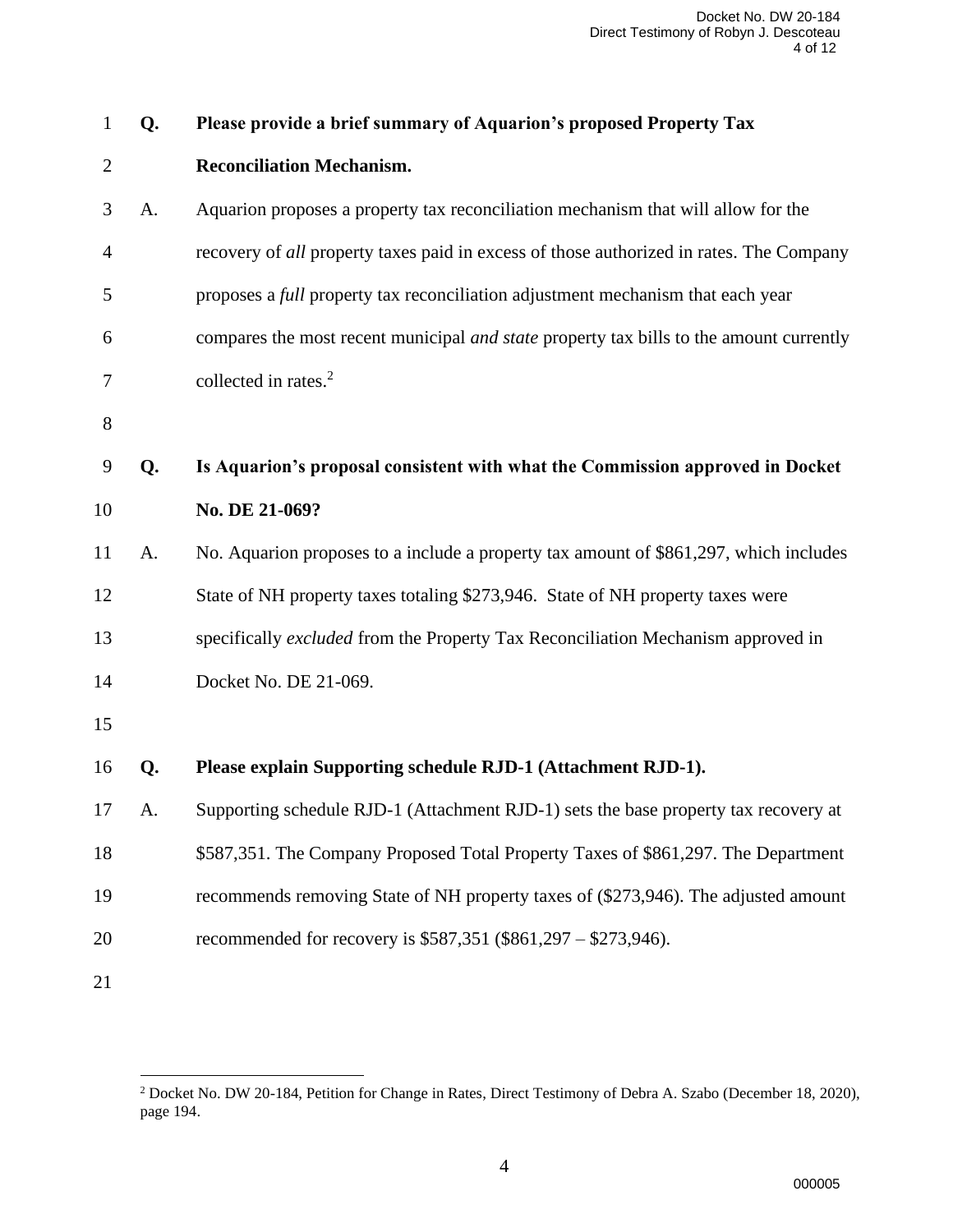|             |    | Docket No. DW 20-184<br>Direct Testimony of Robyn J. Descoteau<br>5 of 12                                                                  |
|-------------|----|--------------------------------------------------------------------------------------------------------------------------------------------|
| $\mathbf 1$ | Q. | Does the Department agree with Aquarion's proposed Property Tax Reconciliation                                                             |
| 2           |    | <b>Mechanism?</b>                                                                                                                          |
| 3           | A. | No. The statute specifically addresses locally assessed assets and does not address assets                                                 |
| 4           |    | taxed by the State of NH. The Department recommends that the State of NH property                                                          |
| 5           |    | taxes be excluded. The Department recommends recovery of \$587,351. Going forward, it                                                      |
| 6           |    | is recommended that Aquarion file the previous year's reconciliation no later than June of                                                 |
| 7           |    | the current year.                                                                                                                          |
| 8           |    |                                                                                                                                            |
| 9           |    | <b>Step Adjustment</b>                                                                                                                     |
| 10          | Q. | Please provide a brief summary of the step adjustment proposed by Aquarion in the                                                          |
| 11          |    | original filing.                                                                                                                           |
| 12          | A. | Aquarion's original filing proposes three step adjustments to recover the revenue                                                          |
| 13          |    | requirements (depreciation expense, property taxes and a return on rate base) associated                                                   |
| 14          |    | with capital investments planned to be placed in service during 2020, 2021, 2022, and                                                      |
| 15          |    | 2023. Proposed Step 1 consists of capital investments and operating expenses associated                                                    |
| 16          |    | with new PFAS treatment requirements, 2020 and 2021 WICA investments, and non-                                                             |
| 17          |    | WICA related investments. Proposed Step adjustments 2 and 3 relate to the installation                                                     |
| 18          |    | of chemical treatment equipment and non-WICA related investments to be expected to be                                                      |
| 19          |    | installed in 2022 and 2023. $3$                                                                                                            |
| 20          |    |                                                                                                                                            |
| 21          |    |                                                                                                                                            |
|             |    |                                                                                                                                            |
|             |    | <sup>3</sup> Docket No. DW 20-184, Petition for Change in Rates, Direct Testimony of Debra A. Szabo (December 18, 2020),<br>pages 192-194. |
|             |    | 5<br>000006                                                                                                                                |

 Docket No. DW 20-184, Petition for Change in Rates, Direct Testimony of Debra A. Szabo (December 18, 2020), pages 192-194.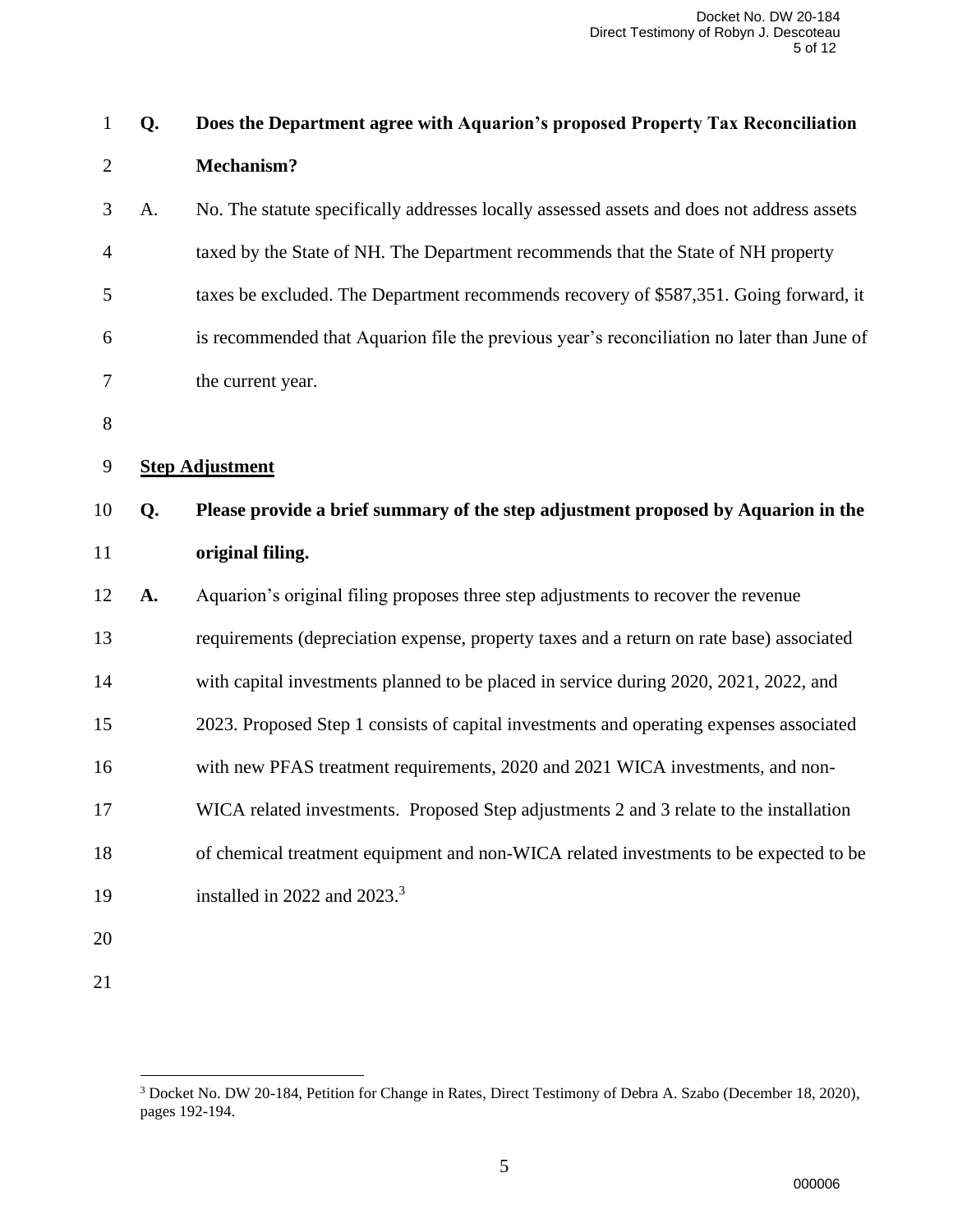## **Q. Do the Company's Step Adjustments as proposed in the filing adhere to New Hampshire statutes and Puc rules?**

 A. No. The Company's Step Adjustments as proposed in the filing include costs related to future construction "which has not been first been found by the commission to be prudent, used, and useful." In accordance with RSA 378:28; Permanent Rates, the Commission "shall not include in permanent rates any return on any plant, equipment, or capital improvement which has not first been found by the commission to be prudent, used, and useful. Similarly, RSA 378:30-a Public Utility Rate Base; Exclusions states, "[p]ublic utility rates or charges shall not in any manner be based on the cost of construction work in progress. At no time shall any rates or charges be based upon any costs associated with construction work if said construction work is not completed. All costs of construction work in progress, including, but not limited to, any costs associated with constructing, owning, maintaining or financing construction work in progress, shall not be included in a utility's rate base nor be allowed as an expense for rate making purposes until, and not before, said construction project is actually providing service to consumers." Docket No. DW 20-184<br>
of Robyn J. Descoteau<br>
6 of 12<br>
of Robyn J. Descoteau<br>
6 of 12<br> **uddhere to New**<br>
ad**here to New**<br>
lude costs related to<br>
mmission to be<br>
ment Rates, the<br>
y plant, equipment,<br>
sion to be prudent,<br>
i,

 Additionally, the Company's Step Adjustments as proposed in the filing contain estimated costs and therefore, do not adhere to Puc 1604.09 (c) which states, a "utility shall make adjustments in projections to reflect what the utility reasonably anticipates for the following (1) All items of unusual magnitude which occurred during the test year, but which are not expected to recur beyond the test year; and (2) All items which are fixed, determinable, and likely to occur in the future, but which did not occur in the test year."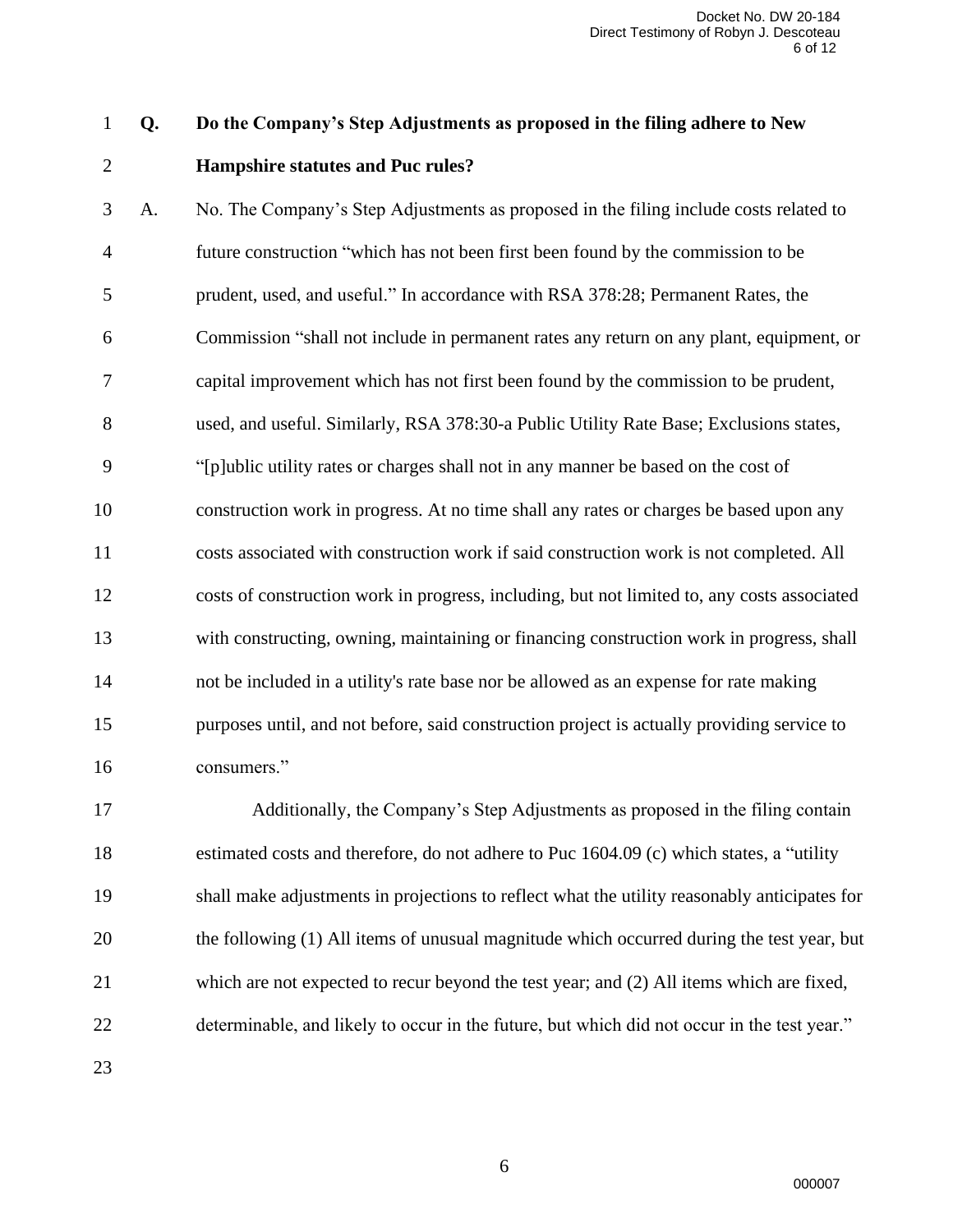|              |    | Docket No. DW 20-184<br>Direct Testimony of Robyn J. Descoteau<br>7 of 12                     |
|--------------|----|-----------------------------------------------------------------------------------------------|
| $\mathbf{1}$ | Q. | Does the Department support the Company's Step Adjustments as proposed in the                 |
| 2            |    | filing?                                                                                       |
| 3            | A. | No. The Department does not support the proposed Step Adjustments as proposed in the          |
| 4            |    | Company's filing.                                                                             |
| 5            |    |                                                                                               |
| 6            | Q. | Please explain how the timeline of this proceeding affected the Department's                  |
| 7            |    | support of the proposed one single step adjustment.                                           |
| 8            | A. | In forming its position on the single step adjustment, the Department considered and          |
| 9            |    | recognized that the instant docket was filed on December 18, 2020, is based on a 2019         |
| 10           |    | test year, and will be litigated in 2022. Once an Order is issued in this docket, some of the |
| 11           |    | test-year data will be over two years old and could be considered stale as it may no longer   |
| 12           |    | accurately reflect the current position of the utility.                                       |
| 13           |    |                                                                                               |
| 14           | Q. | Please provide a summary of the proposed one single step increase.                            |
| 15           | A. | The proposed one single step increase aligns somewhat with the Company's proposed             |
| 16           |    | step 1 adjustment and eliminates the proposed Step 2 and Step 3, as the plant requested in    |
| 17           |    | the second and third step would be placed in service as used and useful approximately         |
| 18           |    | three and four years beyond the test year, respectively, and more than a year beyond the      |
| 19           |    | litigation of this instant filing. The Department contends the proposed Step 2 and Step 3     |
| 20           |    | is too far removed from the test-year.                                                        |
| 21           |    | The proposed one single step adjustment is reflective of non-revenue producing                |
| 22           |    | plant additions through the end of 2021 and should reflect the Commission-approved rate       |
| 23           |    | of return and depreciation accrual rates as determined in this proceeding.                    |
|              |    |                                                                                               |
|              |    | $\boldsymbol{7}$                                                                              |
|              |    | 000008                                                                                        |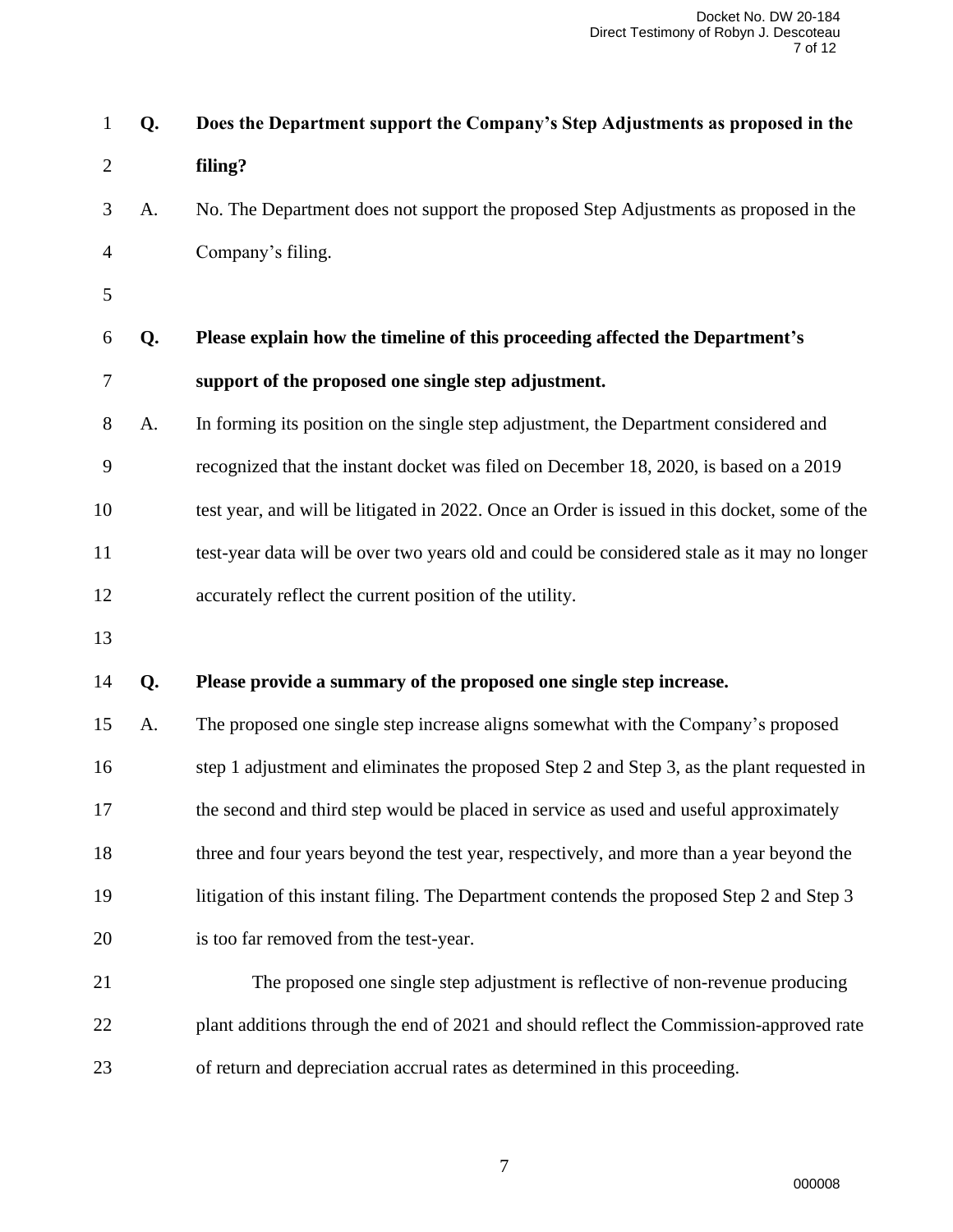|                |    | Docket No. DW 20-184<br>Direct Testimony of Robyn J. Descoteau<br>8 of 12                                                                 |
|----------------|----|-------------------------------------------------------------------------------------------------------------------------------------------|
| $\mathbf{1}$   |    | The proposed one single step adjustment will not be subject to the recoupment of                                                          |
| $\overline{2}$ |    | the difference between temporary and permanent rates.                                                                                     |
| 3              |    | WICA related costs through 2021 are included in the one single step adjustment,                                                           |
| 4              |    | therefore, the Company will not make a WICA surcharge filing in 2022. The WICA                                                            |
| 5              |    | filing, requesting a surcharge related to 2022 plant additions would be filed in Spring of                                                |
| 6              |    | 2023.                                                                                                                                     |
| 7              |    | As for the timing of the one single step adjustment, it should be filed after the                                                         |
| 8              |    | determination of permanent rates in this proceeding. Once filed, the Department's Audit                                                   |
| 9              |    | division will require at least a 90-day period to review the filing prior to the Regulatory                                               |
| 10             |    | division's review and formalization of the Department's position.                                                                         |
| 11             |    | To address concerns of rapid, consecutive rate increases, the Department proposes                                                         |
| 12             |    | that the step adjustment be approved no earlier than the final quarter of 2022.                                                           |
| 13             |    |                                                                                                                                           |
| 14             | Q. | Please compare the Department's support of one single step adjustment to the                                                              |
| 15             |    | Company's request for three step adjustments.                                                                                             |
| 16             | A. | Aquarion's filing requests three step adjustments: Step 1 consists of capital investments                                                 |
| 17             |    | and operating expenses associated with new PFAS treatment requirements, 2020 and                                                          |
| 18             |    | 2021 WICA investments, and non-WICA related investments; Steps 2 and 3 relate to the                                                      |
| 19             |    | installation of chemical treatment equipment and non-WICA related investments to be                                                       |
| 20             |    | installed in 2022 and 2023. <sup>4</sup>                                                                                                  |
|                |    |                                                                                                                                           |
|                |    |                                                                                                                                           |
|                |    | <sup>4</sup> Docket No. DW 20-184, Petition for Change in Rates, Direct Testimony of Debra A. Szabo (December 18, 2020)<br>pages 192-194. |
|                |    | 8<br>000009                                                                                                                               |

 Docket No. DW 20-184, Petition for Change in Rates, Direct Testimony of Debra A. Szabo (December 18, 2020) pages 192-194.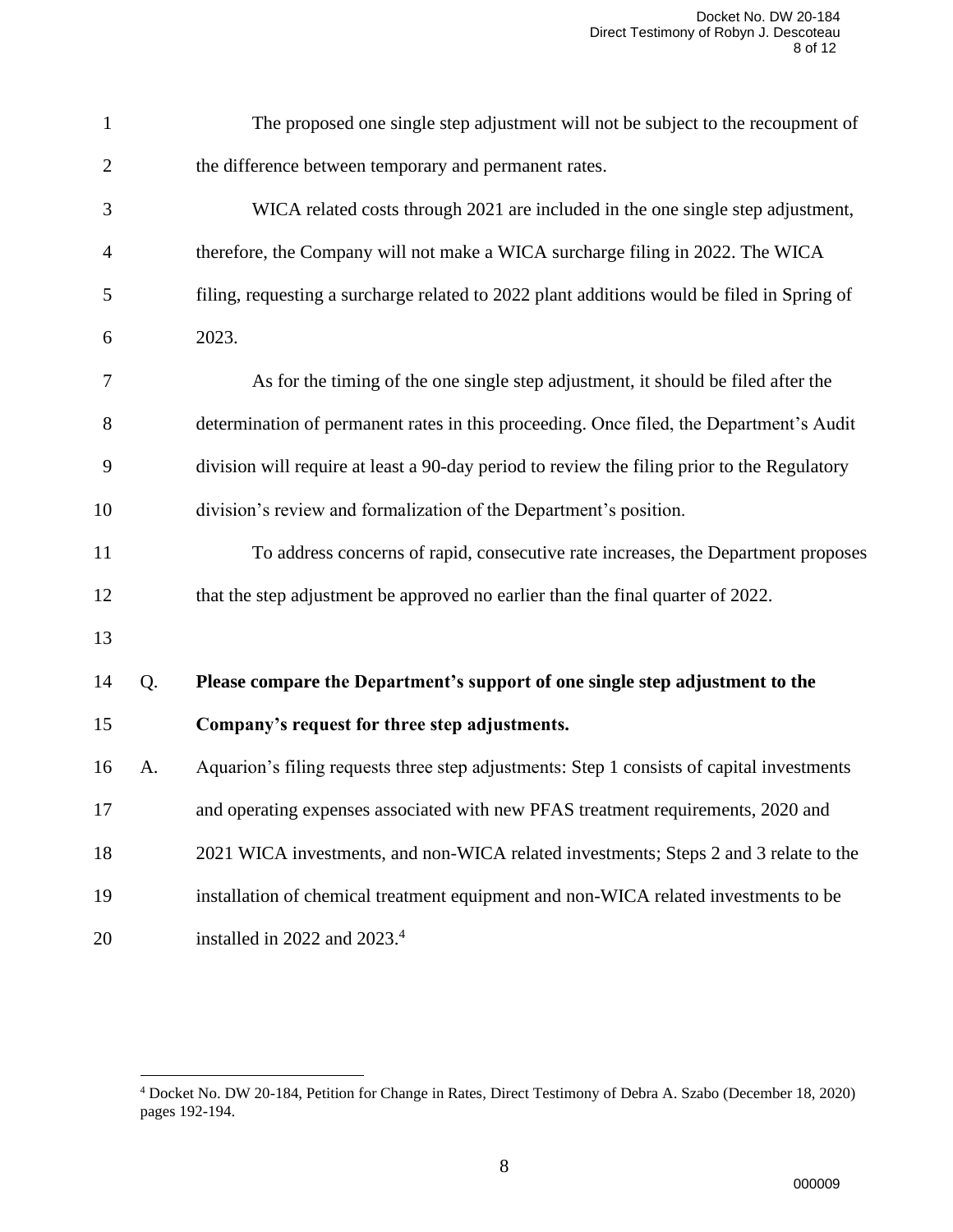|                |    | Docket No. DW 20-184<br>Direct Testimony of Robyn J. Descoteau<br>9 of 12                                                                                                                                                                                |  |
|----------------|----|----------------------------------------------------------------------------------------------------------------------------------------------------------------------------------------------------------------------------------------------------------|--|
| $\mathbf{1}$   |    | The single step adjustment supported by the Department is based on the                                                                                                                                                                                   |  |
| $\overline{2}$ |    | Company's proposed Step 1 which reflects both 2020 and 2021, adjusted to reflect only                                                                                                                                                                    |  |
| 3              |    | non-revenue producing plant additions through 2021.                                                                                                                                                                                                      |  |
| 4              |    | The single step adjustment eliminates, however, the Company's proposed Step 2                                                                                                                                                                            |  |
| 5              |    | and Step 3, based on additions planned for 2022, three years beyond the test year, and                                                                                                                                                                   |  |
| 6              |    | 2023, four years beyond the test year, respectively.                                                                                                                                                                                                     |  |
| 7              |    |                                                                                                                                                                                                                                                          |  |
| 8              |    | <b>Water Infrastructure and Conservation Adjustment (WICA) mechanism</b>                                                                                                                                                                                 |  |
| 9              | Q. | Please provide a brief summary of Aquarion's WICA mechanism.                                                                                                                                                                                             |  |
| 10             | A. | The WICA mechanism was authorized as a pilot program in DW 08-098 by Order No.                                                                                                                                                                           |  |
| 11             |    | 25,019, September 25, 2009, as a mechanism that would allow recovery of significant                                                                                                                                                                      |  |
| 12             |    | ongoing costs of replacing aging infrastructure. <sup>5</sup> In DW 12-085, the WICA mechanism                                                                                                                                                           |  |
| 13             |    | was modified slightly and was continued as a pilot program pending a fuller evaluation of                                                                                                                                                                |  |
| 14             |    | its merits in the next full rate case. <sup>6</sup> This instant docket represents the next full rate case                                                                                                                                               |  |
| 15             |    | as identified in DW 12-085.                                                                                                                                                                                                                              |  |
| 16             |    |                                                                                                                                                                                                                                                          |  |
| 17             | Q. | Please summarize Aquarion's WICA request in this petition.                                                                                                                                                                                               |  |
| 18             | A. | Mr. Morrissey, Aquarion's President, discusses the need for approval of the Company's                                                                                                                                                                    |  |
| 19             |    | WICA to enable the Company to continue to make future capital investments at levels                                                                                                                                                                      |  |
| 20             |    | necessary to address aging infrastructure, mitigate leaks, and continue to provide safe and                                                                                                                                                              |  |
| 21             |    | reliable service for its customers. <sup>7</sup> The testimony of Debra Szabo, Aquarion's Director-                                                                                                                                                      |  |
|                |    |                                                                                                                                                                                                                                                          |  |
|                |    | <sup>5</sup> Docket No. DW 08-098, Order No. 25,019 (September 25, 2009), page 15.<br><sup>6</sup> Docket No. DW 12-085, Order No. 25,539 (June 28, 2013), page 26.<br><sup>7</sup> Docket No. DW 20-184, Petition for Change in Rates, page 31, line 5. |  |
|                |    | 9                                                                                                                                                                                                                                                        |  |
|                |    | 000010                                                                                                                                                                                                                                                   |  |

Docket No. DW 08-098, Order No. 25,019 (September 25, 2009), page 15.

Docket No. DW 12-085, Order No. 25,539 (June 28, 2013), page 26.

<sup>&</sup>lt;sup>7</sup> Docket No. DW 20-184, Petition for Change in Rates, page 31, line 5.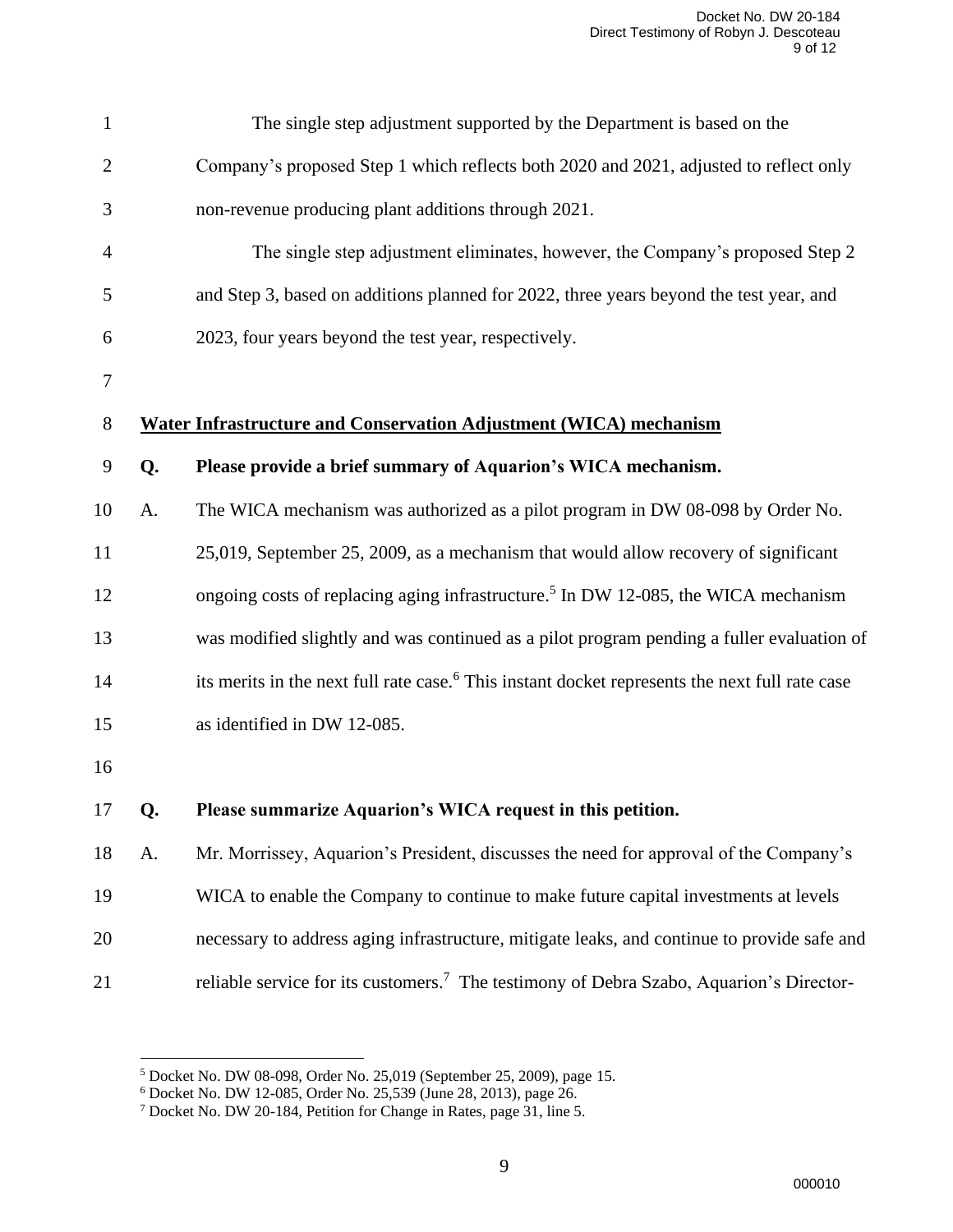|                |    | Docket No. DW 20-184<br>Direct Testimony of Robyn J. Descoteau<br>10 of 12                |
|----------------|----|-------------------------------------------------------------------------------------------|
| $\mathbf{1}$   |    | Rates and Regulations, states, "[t]he WICA program is meeting the primary goals of        |
| $\overline{2}$ |    | accelerating needed infrastructure replacement, and striking a reasonable balance         |
| 3              |    | between reducing rate shock to customers at the time of each rate case, and as such       |
| 4              |    | should be continued as a permanent program." <sup>8</sup>                                 |
| 5              |    |                                                                                           |
| 6              | Q. | Please summarize the Department's position regarding the WICA Adjustment                  |
| 7              |    | requested in this case.                                                                   |
| 8              | A. | The Department generally supports the permanency of the WICA program. The                 |
| 9              |    | testimony of Mr. Douglas W. Brogan, the Department's Engineering consultant, provides     |
| 10             |    | criteria and statistics supporting the Company's statement that the primary goals of      |
| 11             |    | accelerating infrastructure replacement have been achieved. The validity of reducing rate |
| 12             |    | shock to customers is generally supported by the length of time between rate cases. The   |
| 13             |    | Department does, however, suggest a few changes to the WICA filing process if             |
| 14             |    | permanency is approved:                                                                   |
| 15             |    | As a means of limiting recovery of reactive versus planned replacements, the program      |
| 16             |    | currently excludes the first \$50,000 of costs each year. Due to the increase in          |
| 17             |    | construction cost indices, this amount should be increased to \$70,000. See Mr.           |
| 18             |    | Brogan's Testimony at 3.                                                                  |
| 19             |    | The time period for WICA additions should be modified from the existing October 1         |
| 20             |    | through the following September 30, to a calendar year period, January 1 to               |
| 21             |    | December 31. This is beneficial because it is in line with the recommended step           |
|                |    |                                                                                           |
|                |    | <sup>8</sup> Docket No. DW 20-184, Petition for Change in Rates, page 189, line 20.       |
|                |    | 10<br>000011                                                                              |

Docket No. DW 20-184, Petition for Change in Rates, page 189, line 20.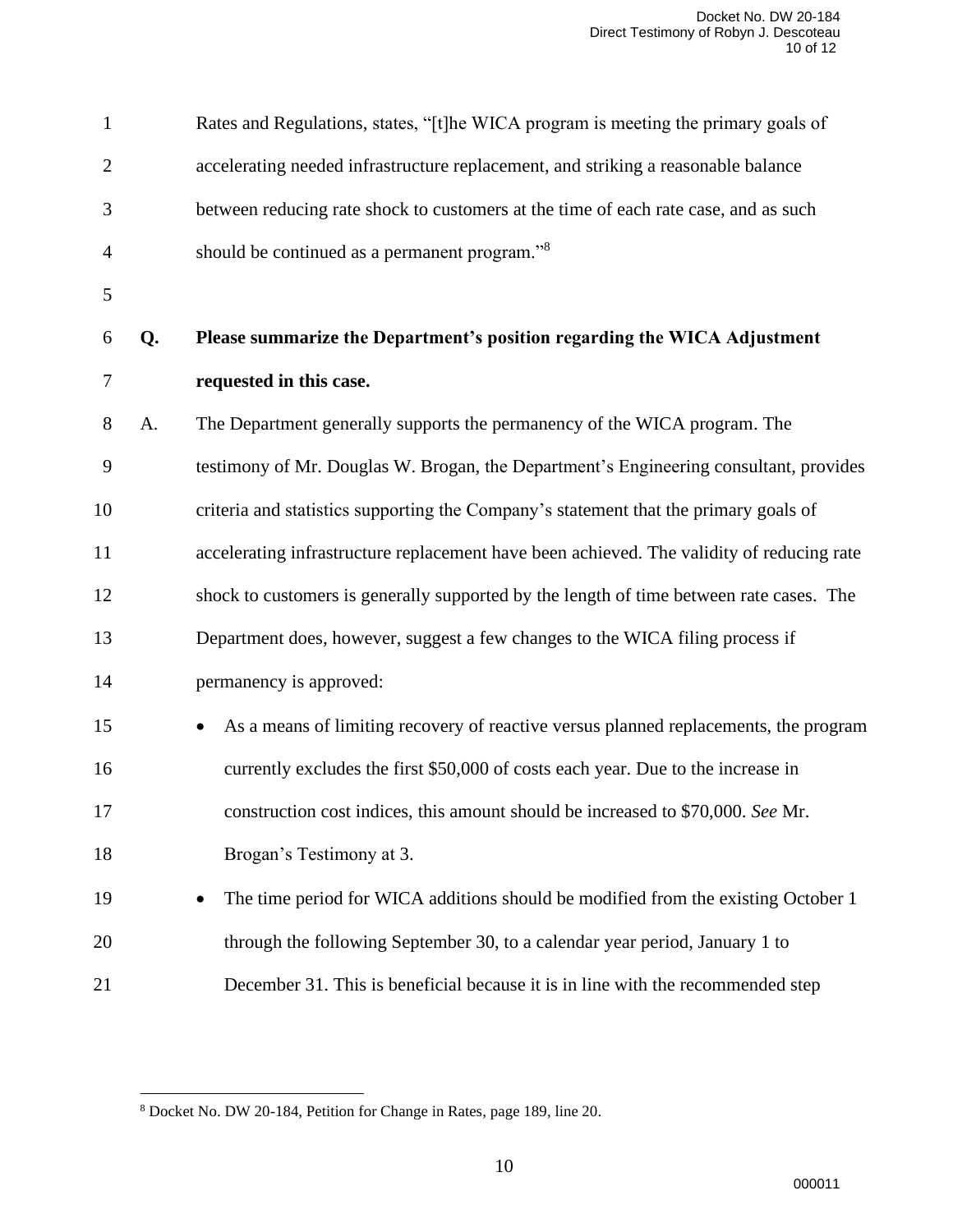|                |    | Docket No. DW 20-184<br>Direct Testimony of Robyn J. Descoteau<br>11 of 12                                         |
|----------------|----|--------------------------------------------------------------------------------------------------------------------|
| $\mathbf{1}$   |    | adjustment which takes the Company through the end of 2021 for plant additions and                                 |
| $\overline{2}$ |    | avoids overlap or truncated WICA timeframes.                                                                       |
| 3              |    | The property tax component of the WICA should be adjusted to include only state                                    |
| 4              |    | taxes on new plant additions. This reconciles the WICA mechanism with the property                                 |
| 5              |    | tax adjustment mechanism recommendation which includes local taxes and excludes                                    |
| 6              |    | state taxes.                                                                                                       |
| 7              |    | To adhere to WICA mechanism conditions approved in DW 08-098 by Order 25,019,<br>$\bullet$                         |
| 8              |    | dated September 25, 2009, which approved the settlement agreement mandating                                        |
| 9              |    | budget approval, the interim budget filing related to plant additions planned for 2022                             |
| 10             |    | must be filed for Commission approval. If the WICA is approved and modified as                                     |
| 11             |    | suggested above, Aquarion's interim budget filing to be approximately October 1,                                   |
| 12             |    | 2022, providing for ample time for Commission to rule upon the budget filing.                                      |
| 13             |    | To correspond with the time period modification to a yearly period matching the<br>$\bullet$                       |
| 14             |    | calendar year, January 1 to December 31, the WICA filing, requesting surcharge                                     |
| 15             |    | related to 2022 plant additions should be filed in Spring of 2023.                                                 |
| 16             |    |                                                                                                                    |
| 17             |    | <b>Discontinuation of Eligible Well Monitoring Program</b>                                                         |
| 18             | Q. | Please provide a brief summary of the Eligible Well Monitoring Program.                                            |
| 19             | A. | The Eligible Well Monitoring Program is a component of the Well Owner's Response                                   |
| 20             |    | Policy (section 2.1) implemented through the approval of the Settlement Agreement in                               |
| 21             |    | DE 97-226, Order No. 23,114 (January 26, 1999). <sup>9</sup> The program was intended to provide                   |
|                |    | <sup>9</sup> Docket No. DW 20-184, Direct Testimony of Carl McMorran (December 18, 2020) Attachment CM-2, page 98. |
|                |    | 11<br>000012                                                                                                       |

Docket No. DW 20-184, Direct Testimony of Carl McMorran (December 18, 2020) Attachment CM-2, page 98.